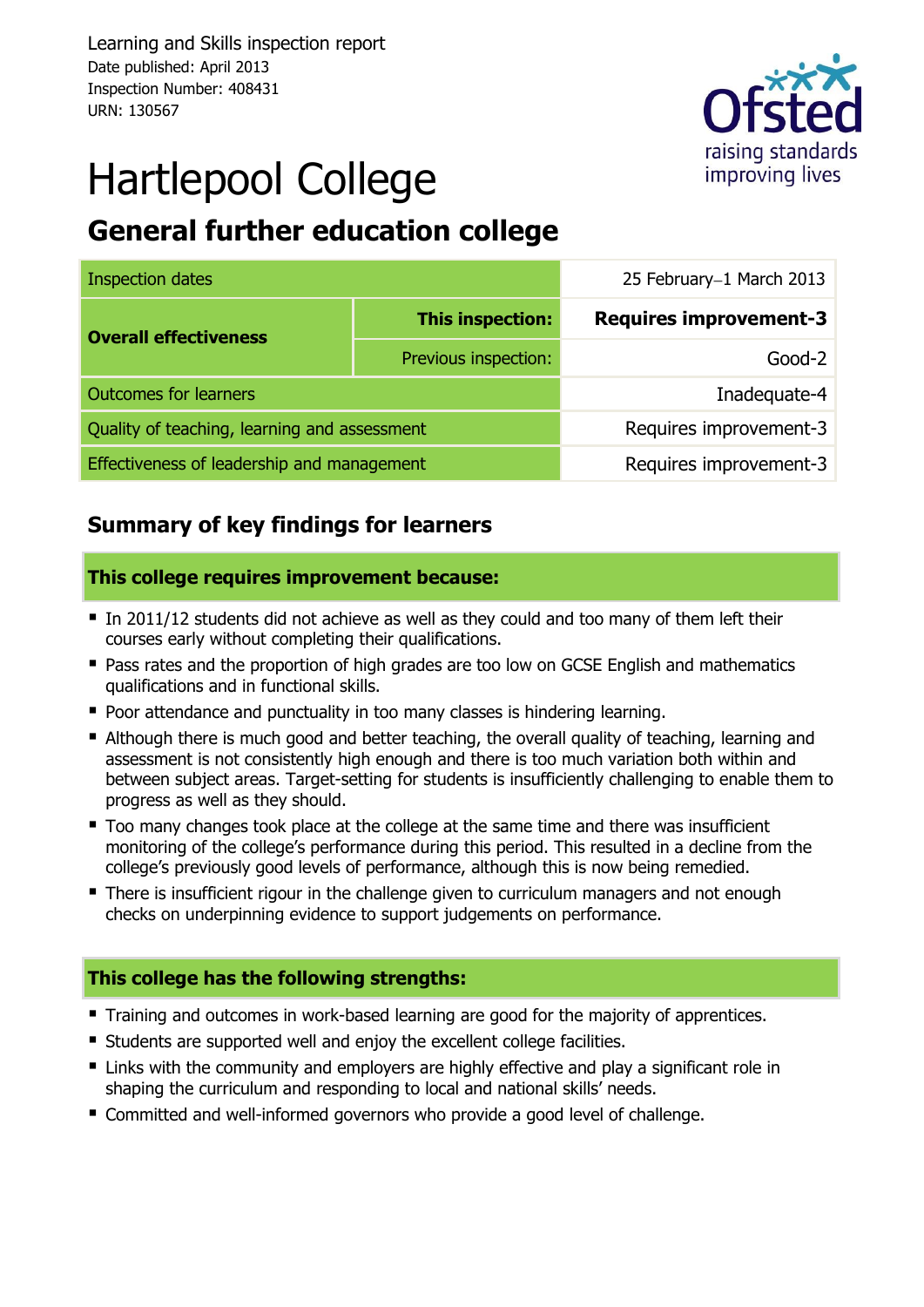# **Full report**

# **What does the college need to do to improve further?**

- Raise success rates on college-based courses by ensuring all students are set challenging targets based on prior attainment information, initial assessment results and taking account of their previous experience. Ensure learners attend regularly and punctually. Motivate learners to exceed their targets and to aspire to higher levels.
- Increase the proportion of high-quality teaching by ensuring that all teachers plan teaching strategies which engage students and meet different levels of ability. Increase the level of challenge for all students in lessons. Support all teachers to provide, as the best ones do already, a wide range of activities that engage and interest students.
- Make better use of the skills of good and outstanding teachers within the college to develop teaching and learning practice more widely so that the overall quality of teaching improves and there is more consistency in students' learning experiences.
- Raise the pass rates and the proportion of high grades on English and mathematics qualifications. Revise the current literacy and numeracy strategy to ensure that all teachers take responsibility for developing students' English and mathematical skills. Share the good practice that exists in sport to embed English into vocational lessons. Provide support for teachers so they can help students to enjoy developing their mathematical skills.
- Challenge managers more robustly and check underpinning evidence when assessing college performance and reviewing progress on actions taken to improve performance. Focus more on the evaluation of outcomes of actions taken to improve. Make more effective use of the accurate and widely available college data to set specific and challenging targets for further improvement. Ensure that action plans are sufficiently detailed and include essential milestones for measuring progress.
- Encourage the wider promotion of equality and diversity in lessons by improving the knowledge and confidence of staff in discussing and debating equality and diversity themes. Ensure curriculum planning incorporates the promotion of equality and diversity consistently and that naturally occurring opportunities are fully exploited to further develop students' knowledge and to challenge stereotypical views.

# **Inspection judgements**

| <b>Outcomes for learners</b> | Inadequate |
|------------------------------|------------|
|------------------------------|------------|

- **Success rates for college-based students on long courses have declined and were very low in** 2011/12. For students aged 16 to 18, success rates declined at all levels, markedly so at intermediate and advanced where they are significantly below the national average. For adults, success rates are also very low. After rising to well above average in 2010/11, results on short courses fell in 2011/12 and are low.
- The proportion of students who remained on their programme fell in 2011/12 and was low for students aged 16 to 18 on advanced-level courses and for adults at all levels. Although pass rates improved at foundation level in 2011/12, overall pass rates fell to around national average levels for college-based students.
- The overall success rate for different types of vocational qualifications in subject areas varies widely. For example, in information and communication technology success rates increased dramatically in 2011/12 and were high. In contrast, success rates in many other subject areas fell to well below average levels. It is a similarly variable pattern for students taking AS- and Alevel courses. The proportion of students achieving functional skills qualifications is low, as is the proportion gaining high grades of A\* to C in GCSE mathematics and/or English.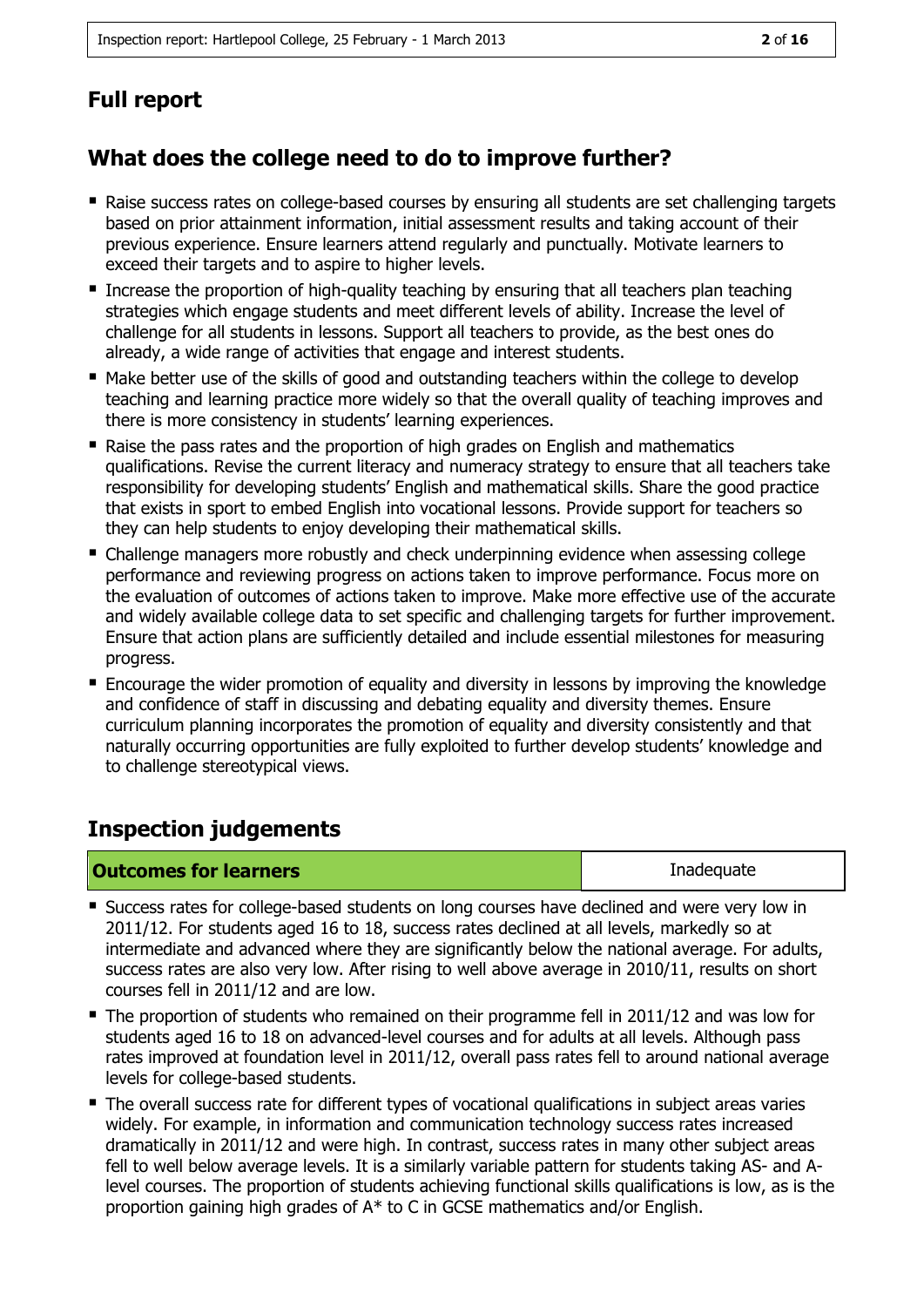- Success rates for apprentices, who comprise around one quarter of the college's provision, although declined from the high levels of 2009/10, remain good. This picture, though, masks variability in performance. In areas such as hairdressing and beauty therapy, engineering and construction, success rates including completion within the planned time, are good. In a few other areas, for example leisure, travel and tourism, apprentices' success rates are low.
- The majority of students who complete their courses make the progress expected of them based on their starting points. Students on AS-level courses and on the advanced-level subsidiary diploma make inadequate progress. The proportion of high grades on too many courses is low.
- The overall standard of current students' work requires improvement although there is an increasing amount that is good. For example, in catering, students develop good culinary skills and increase their self-confidence. In sports' courses, a strong focus on developing students' literacy is resulting in a better standard of written work. However, in many other subjects students produce work that just meets course requirements because they are insufficiently challenged to work to a higher standard.
- The number of students from minority ethnic groups in the college is too small to discern any trends in performance. There are also no identifiable trends in the performance of males and females. However, achievement gaps exist at different levels of qualifications and between different subjects on college-based courses. Actions taken by the college to close the gaps are beginning to have an impact. Learners with learning difficulties and/or disabilities achieve consistently better than their peers.
- **Teachers pay much attention to improving students' employability skills by helping to build their** confidence and self-esteem. Students enjoy coming to college and increasing numbers of them progress onto higher-level courses and into employment; apprentices make particularly good progress into full-time employment. However, low attendance and poor punctuality are factors that have gone unchecked in many college-based lessons and are preventing significant numbers of students from succeeding as well as they could.

#### **The quality of teaching, learning and assessment** Requires improvement

- A large proportion of lessons are good or better. However, there are still too many lessons that require improvement and a small proportion that is inadequate. Apprentices receive good training on workplace learning programmes. In the better college-based lessons the balance between teacher input and student activity is well managed. Teachers plan lessons well and use a variety of learning techniques that engage students, including interesting, varied and relevant tasks which develop understanding and skills and enable students to make good progress.
- In less successful lessons teachers often talk at length for too long, and although their exposition may be lively and engaging they rely too heavily on students listening carefully without thorough checks of learning and understanding. Questioning is often perfunctory and although most teachers use questioning to ensure all students contribute, they miss opportunities to ask students to justify their answers, encourage deeper thinking or offer more eloquent answers that might also develop spoken English skills. Teachers are also sometimes too effusive with their praise for responses that are not explicit enough.
- Behaviour and attitudes to learning are good in many lessons. The best teachers are highly skilled at picking up clues from students and deal quickly and unobtrusively with inattention. Such teachers are explicit about their expectations, set clear time limits for tasks that are appropriately demanding and establish a good pace, using every opportunity to develop English and mathematical skills.
- In lessons where students are set to work independently on projects the presence of the teacher does not always add much value. Interim deadlines and targets are sometimes too vague so that while some work rapidly and productively others are very slow and easily distracted.
- Helpful initial advice and guidance are provided to ensure that many students choose appropriate courses and this is resulting in many more students staying to complete their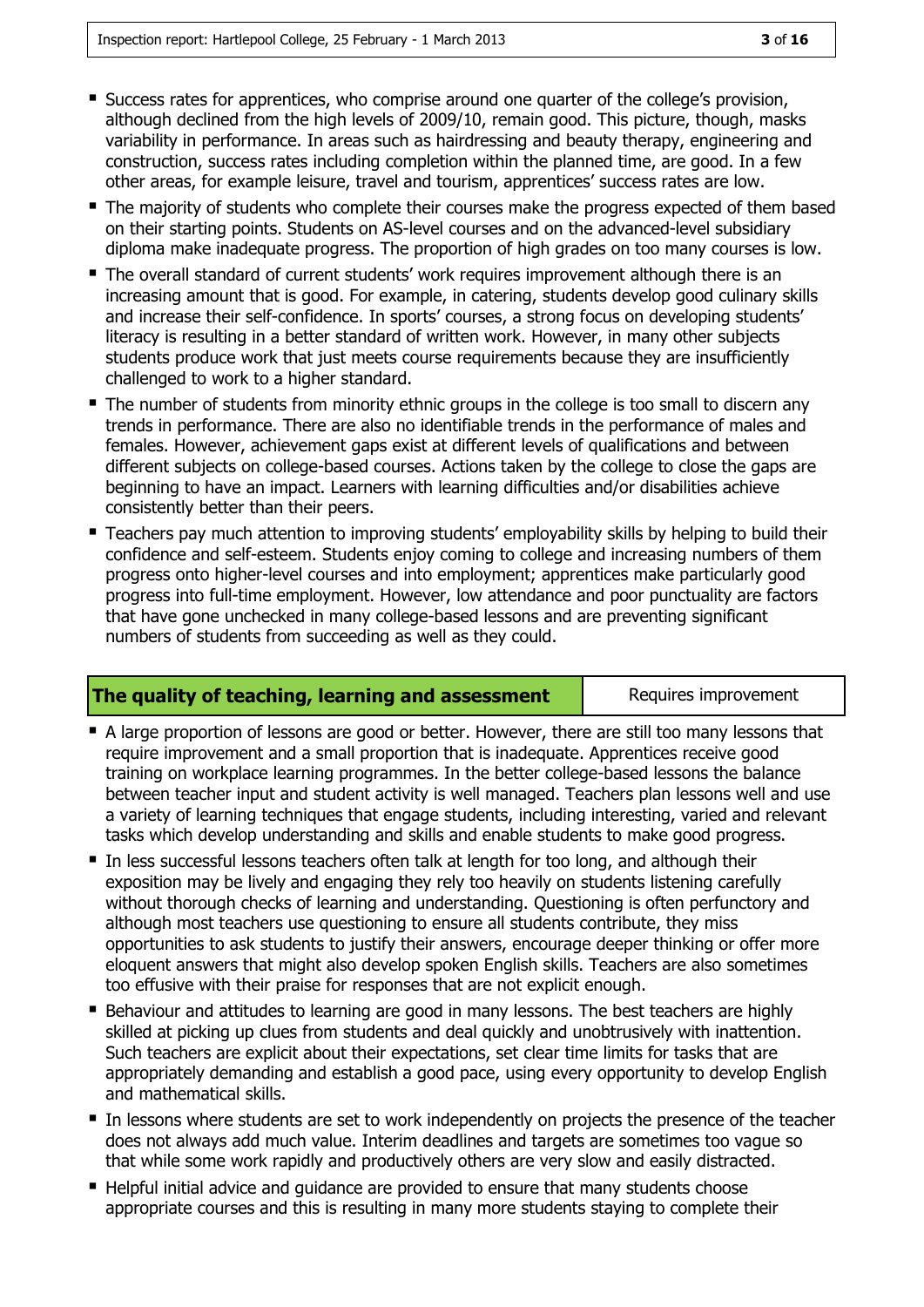courses. Teachers care deeply about their students' well-being but they are sometimes too ready to condone absence without fully explaining to students the likely impact on achievement.

- Although initial assessments of students' literacy and numeracy skills are carried out, the resulting information is not used systematically in lesson planning. In some areas pen portraits produced by teachers show a good knowledge of students' capabilities but this rarely results in planning or delivery tailored specifically to individual needs.
- Formal assessments are managed efficiently. More formative assessment is of variable quality. The quality of marking is variable with some that gives constructive feedback explaining how work can be improved. Target-setting is often not sufficiently aspirational or specific to individuals. The range of methods of assessment is often limited, for example, there is little use of peer assessment.
- Students' skills in English and mathematics are not being developed consistently across the college. Many teachers pay careful attention to developing vocabulary and specialist terminology, for example, through the use of glossaries. Terminology is explained clearly but teachers sometimes make too many assumptions about students' understanding of unfamiliar words. Where opportunities to develop mathematical skills occur naturally, as in engineering, these are developed effectively but teachers are not generally adept at making the most of opportunities.
- Resources in the new building are very good and are valued by students. There are some very good examples of the use of information and learning technology (ILT) to enhance learning, for example in the creative arts. However, in other lessons teachers rely on text-based presentations even when the subject matter lends itself to visual material or a more innovative approach. The virtual learning environment is well developed in some areas with a wide range of materials and links for students to use outside lessons. In other areas materials are limited, for example, to lesson presentations and assignment briefs.
- **The promotion of equality and diversity requires improvement because it is inconsistent, with** examples of both very good and poor practice. While some teachers' understanding of equality and diversity is sound they lack confidence in incorporating this into their teaching or in tackling students' prejudices effectively.

| <b>Engineering and manufacturing technologies</b> |                      |
|---------------------------------------------------|----------------------|
| Learning programmes for 16-18                     | Requires improvement |
| Learning programmes for 19+                       |                      |

- **Teaching, learning and assessment require improvement and this is mirrored in students'** success rates on college-based courses, which are below average, although they are improving.
- There are pockets of good and outstanding teaching and this is resulting in better than expected progress made by students. In the best lessons students' understanding is checked frequently through probing questioning by the teacher. Opportunities to challenge the more-able students are fully exploited and students participate well.
- In the good or better lessons, students develop workplace skills that enhance their employability prospects. In aerospace lessons, students, working to strict Ministry of Defence standards, carry out routine maintenance tasks on static aircraft in the well-equipped workshops. In other engineering classes students apply up-to-date theory to practical skills very effectively. For instance, apprentices in one class designed logic circuits which have a direct application to their industrial work
- In the less effective lessons, and there are too many of these, teachers talk for too long and learning objectives are not sufficiently ambitious to ensure students achieve their best. Planned activities are routine and do not meet individual students' needs. In these lessons, students are insufficiently engaged and as a result they lose interest and progress slows.
- Many students develop good mathematical skills. Subject tutors support the development of learners' mathematical skills effectively in both practical and in theory classes. There are missed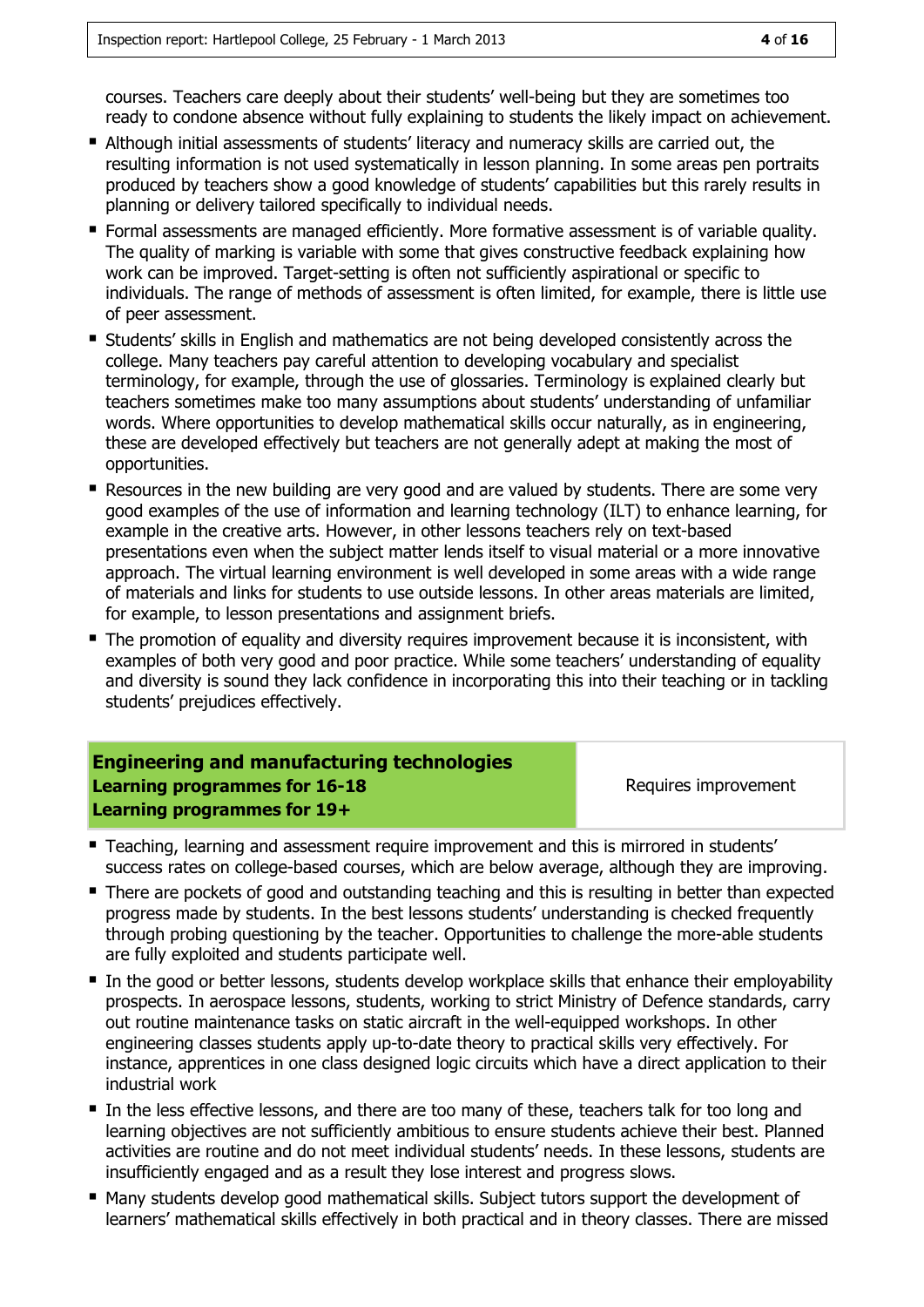opportunities in many lessons to improve literacy skills. For example, there was only limited discussion of new technical terms introduced into theory lessons.

- **Many more learners are progressing into employment or higher education than in previous** years. The department offers a good selection of short courses to enhance students' employability prospects. Progression of students completing courses in aerospace engineering is particularly high. The recent appointment of a business development manager has resulted in new and expanding links with companies; students are benefiting from this through the creation of over 50 new apprenticeships.
- **The promotion of equality and diversity through teaching and learning is variable. In most** instances it is not fully captured in the lesson plan but promoted informally within classes. Attention to health and safety is good and helps to prepare students well for future employment.
- Resources are good and students value highly the access to equipment, which is of current industrial standard. For example, in aerospace engineering lessons, there are two jet aircraft and a helicopter plus numerous engines for students' use. All classes are well equipped with ILT, including interactive whiteboards. However, these are not always used imaginatively to enhance learning both in and out of lessons.
- **Teachers provide good support for students. Students enjoy college and their lessons, and most** attend regularly.

#### **Engineering and manufacturing technologies Apprenticeships** Good

- **Teaching, learning and assessment are good and this is reflected in the high success rates,** including those completed within the planned time. The college has worked hard to develop its reputation as a high quality and responsive provider of work-based learning in engineering. Feedback from employers is extremely positive about the skills developed during training, which prepares learners fully for the workplace.
- **Assessment in the workplace is good with effective questioning techniques used frequently to** check apprentices' understanding. Learners speak confidently about the skills and knowledge they have acquired in their specialist area and demonstrate a good understanding of procedures in the workplace. For example, an engineering maintenance apprentice was able to answer all questions about company health and safety procedures confidently and demonstrated a high ability in interpreting job-related information and documentation.
- **E** Learners are allocated workplace mentors who provide effective training and support to develop and refine skills to a very high standard. In one company, a female apprentice was asked to provide support for a fully trained new welding employee in order to ensure that the required company standards were being met.
- Resources at the off-the-job training centre and at the college are excellent and provide a realistic working environment in which learners can develop their practical skills. Learners feel safe in the training environment and develop very good practical skills early in their course, which prepares them fully for the workplace. Learners on fabrication and welding programmes develop a range of skills in addition to the core skills needed to achieve their qualification and produce practical work to a very high standard.
- Theory sessions at college require improvement. The few better lessons are characterised by the use of skilful directed questioning to check learners' understanding and progress. The weaker lessons are characterised by insufficient planning to take account of learners' differing needs and a lack of variety in learning activities resulting in learners becoming distracted and disengaged.
- **Individual learners' progress is monitored carefully and appropriate support implemented** promptly when necessary. Learners enjoy their training and speak highly of the support and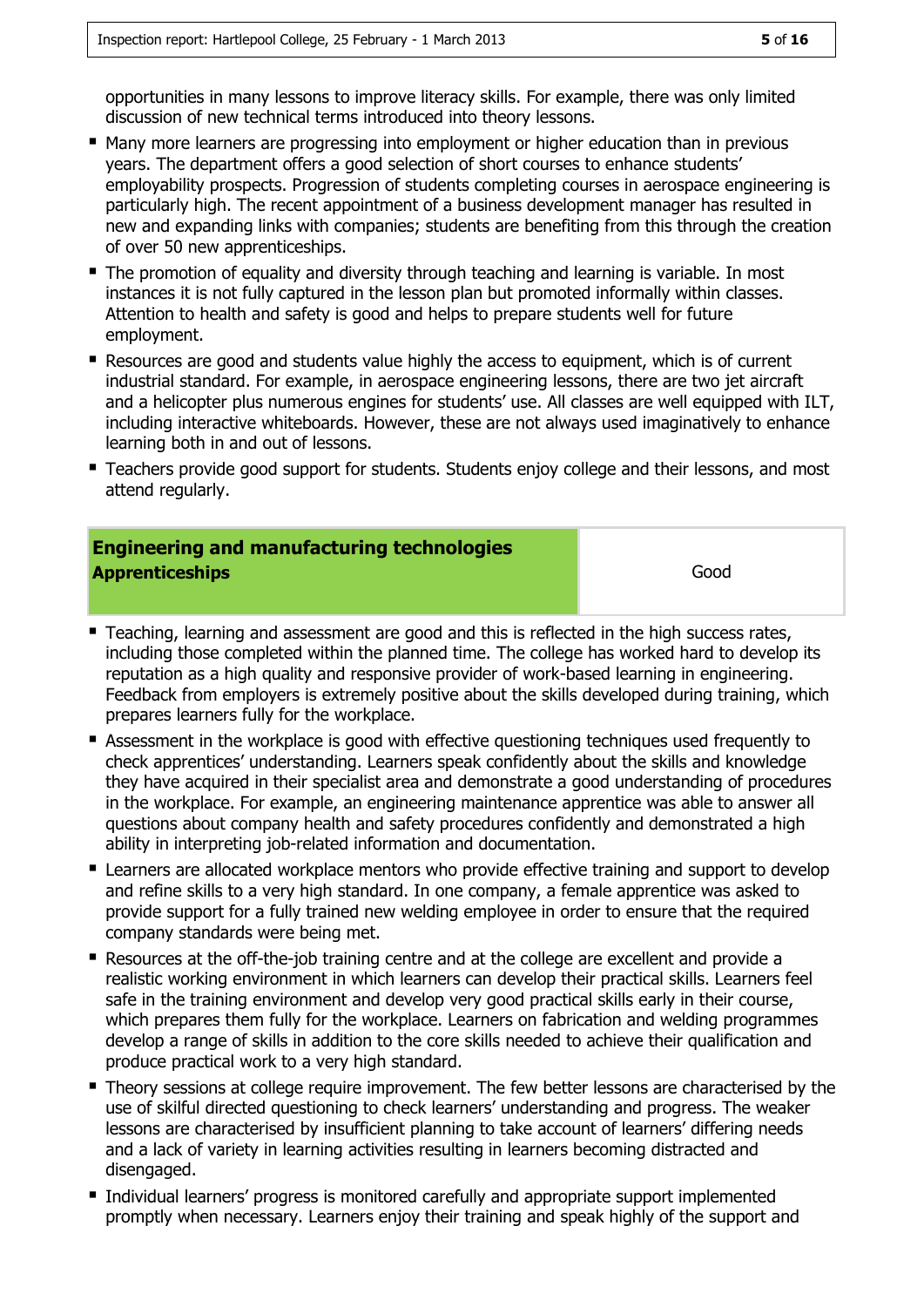guidance provided by their trainers who utilise their own experience and skills effectively to motivate learners and encourage them to make progress. Learners are encouraged to reflect on their progress during their regular reviews. However, target-setting for learners is often insufficiently detailed and guidance on how to achieve targets is too general.

- **There is insufficient focus on the further development of functional skills in the workplace. In** many cases learners' written work included spelling and grammatical errors that had not been corrected by assessors.
- **E** Equality and diversity are insufficiently promoted during progress reviews and lessons. Learners demonstrate only limited understanding of the relevance of equality and diversity in the workplace. Learners have a very good understanding of health and safety and relate this effectively to their roles in the workplace.

### **Construction and building services Apprenticeships** Good

- **Apprentices enjoy good teaching, learning and assessment, which enable the majority of them** to achieve successfully. Recession and employment patterns have affected completion rates in a few construction trades particularly at intermediate level in brickwork and carpentry and joinery. Success rates for adult learners taking construction National Vocational Qualifications in the workplace are high. Advice, guidance and support are good and help many intermediate level apprentices to progress on to the advanced apprenticeships.
- Apprentices develop good personal, social and employability skills to improve their effectiveness in the workplace. At work and at the college they are able to work both independently and as part of a team while solving problems, for example, working on complex hip and valley trussed roofing systems.
- Teachers make good use of their own and apprentices' knowledge and industrial experience to help them relate theory to practice. In the better theory lessons teachers use a wide range of teaching and learning activities that engage apprentices. Apprentices in plumbing enjoyed working as a group to share their site experience in how to correctly design, size and consider gas pressures for a central heating system. In a few college-based lessons teachers do not encourage apprentices' involvement in the session or routinely check that learning is taking place. Attendance in a few sessions is low.
- Apprentices complete a high standard of work both in the college and the workplace. Teachers and workplace supervisors reinforce this by regular demonstrations of various techniques and industrial working practices to further develop the apprentices' wide range of skills. Apprentices take part in local, regional and national competitions in which a number have been successful.
- Very effective and timely learner reviews help apprentices make good progress. Workplace assessors and reviewers provide good support and guidance to help learners collect good and wide-ranging evidence to meet course requirements. Most apprentices are set challenging targets. In a minority of cases, targets are not sufficiently specific and do not contain interim measures for monitoring short-term progress towards goals.
- **Partnerships with employers are very strong. Employers are well informed of site evidence** requirements to support their apprentices and receive frequent progress updates. Employers support apprentices effectively in meeting the range of evidence by moving them around on different contracts and using their supply chain.
- Apprentices feel safe in both the college, which offers a very friendly and welcoming atmosphere, and in the workplace. High emphasis is placed on health and safety, demonstrated through apprentices displaying rigorous attention to safe working practices and their correct use of personal protective equipment.
- The range of resources available to apprentices is very good. Construction and building services workshops are well equipped and maintained to industrial standards. There is extensive, high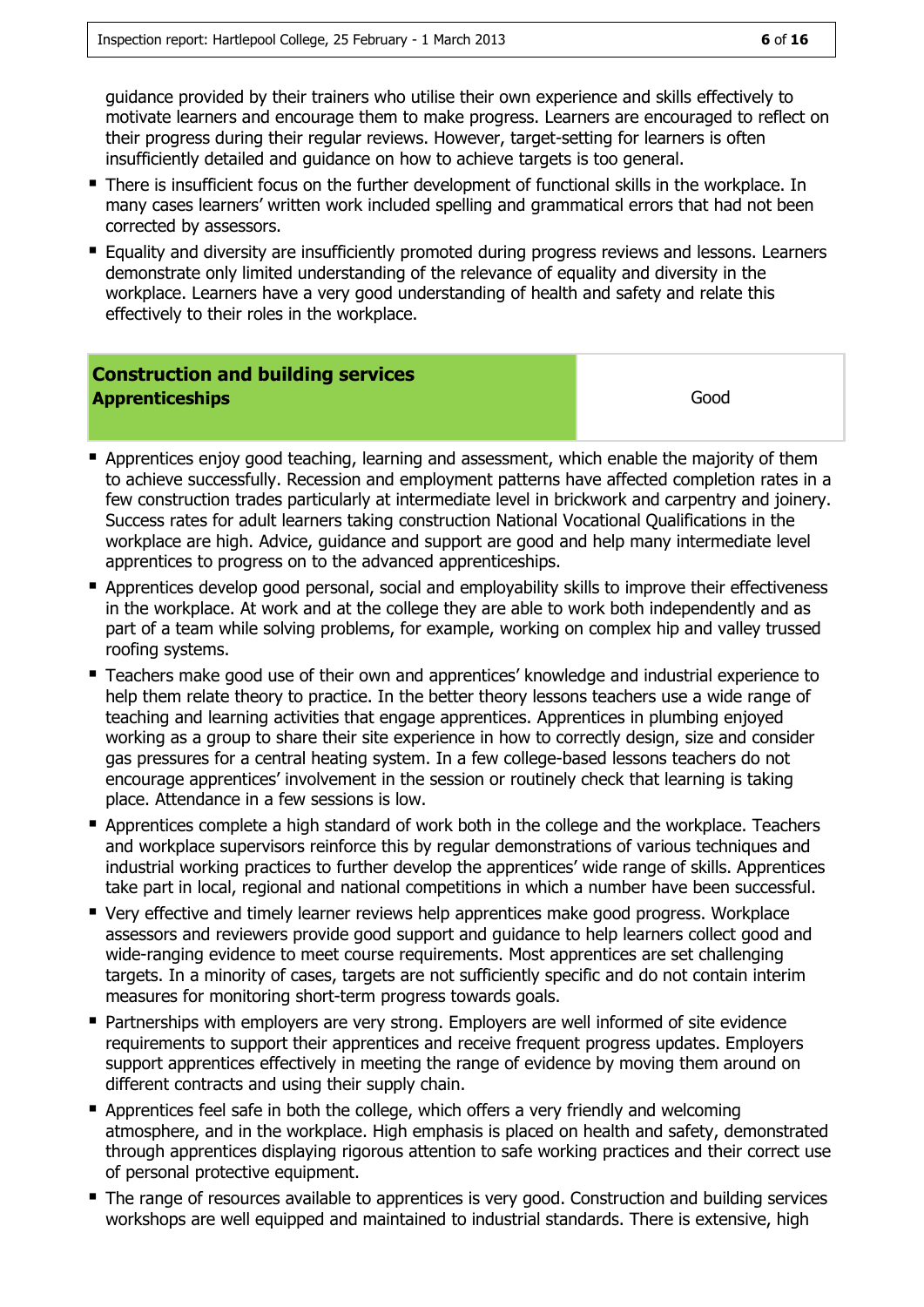quality ILT equipment available for students. Many teachers ensure that resources available on the virtual learning environment add interest and value to apprentices' learning and development outside of the classroom or workplace. However, ILT is not used enough in many lessons where it could enliven learning more effectively.

- **Apprentices develop their mathematical skills well in most theoretical and practical sessions.** Teachers link activities effectively to realistic work activities, such as joiners calculating the quantities of floor boards, and decorators estimating the number of wallpaper rolls required to decorate a room. Less attention is paid to developing apprentices' literacy skills. Spelling, punctuation and grammatical mistakes are not systematically corrected by teachers.
- **Apprentices have a good understanding of matters relating to equality and diversity, although** tutors often miss naturally occurring opportunities to develop their knowledge further.

#### **Hairdressing and beauty therapy Learning programmes for 16-18 Learning programmes for 19+**

Requires improvement

- Teaching, learning and assessment require improvement and this correlates with students' outcomes, which are mixed. Success rates for students on beauty therapy level 1 are low. However, for students on advanced-level hairdressing courses, success rates are above the national average. Compared to a similar point last year, more students are staying to complete their courses. Current students' progress is satisfactory.
- In the best lessons learning and assessment are planned well. Students develop high standards of hairdressing and personal skills. Frequent assessment of students' learning and understanding results in good progress. An imaginative and wide variety of creative work is produced, especially for competitions. For example, styles incorporating magic hats and rabbits, snow queens sprayed white with plaits and twists, volcanos with extravagant colourful hats are all typical of the work students enjoy producing.
- In the weaker lessons planning is insufficiently detailed. Lesson plans do not take into account an evaluation of individuals' ability levels. Teachers ask general questions to the class and do not probe individuals' understanding in sufficient depth. Too many lessons lack pace and challenge and are characterised by the teacher talking for too long. Students are passive and lose interest in learning. Discussion is teacher dominated and they often answer their own questions.
- **Practical rooms are well equipped with hairdressing and beauty resources that meet industry** standards. Students attend their lessons regularly, but punctuality is often poor. Their lateness is not routinely challenged, and this is hindering the students' development of the realistic work expectations required for the hairdressing and beauty therapy industry.
- Staff have good subject knowledge and vocational experience which many use effectively to enhance and enrich the students' knowledge and understanding of hairdressing and beauty therapy. Theory is successfully related to practical activities, making good use of industrial examples.
- Initial assessments of students' individual needs are made but not used routinely to inform lesson plans. Targets set at the termly one-to-one progress review meeting are too broad and are insufficiently tailored to individual students' needs. Practical assessments are planned well and meet awarding body requirements. Written feedback on students' assignments is good. Teachers write helpful and constructive comments so that students know what to do in order to improve further.
- The development of students' English, mathematics and functional skills requires improvement. The spelling of technical terms used in hairdressing and beauty therapy is often highlighted and reinforced at the start of some lessons, but students' understanding is not sufficiently reinforced throughout the session. Too little attention is given to developing students' mathematical skills in a vocational context. Spelling and grammatical errors are usually corrected on written work.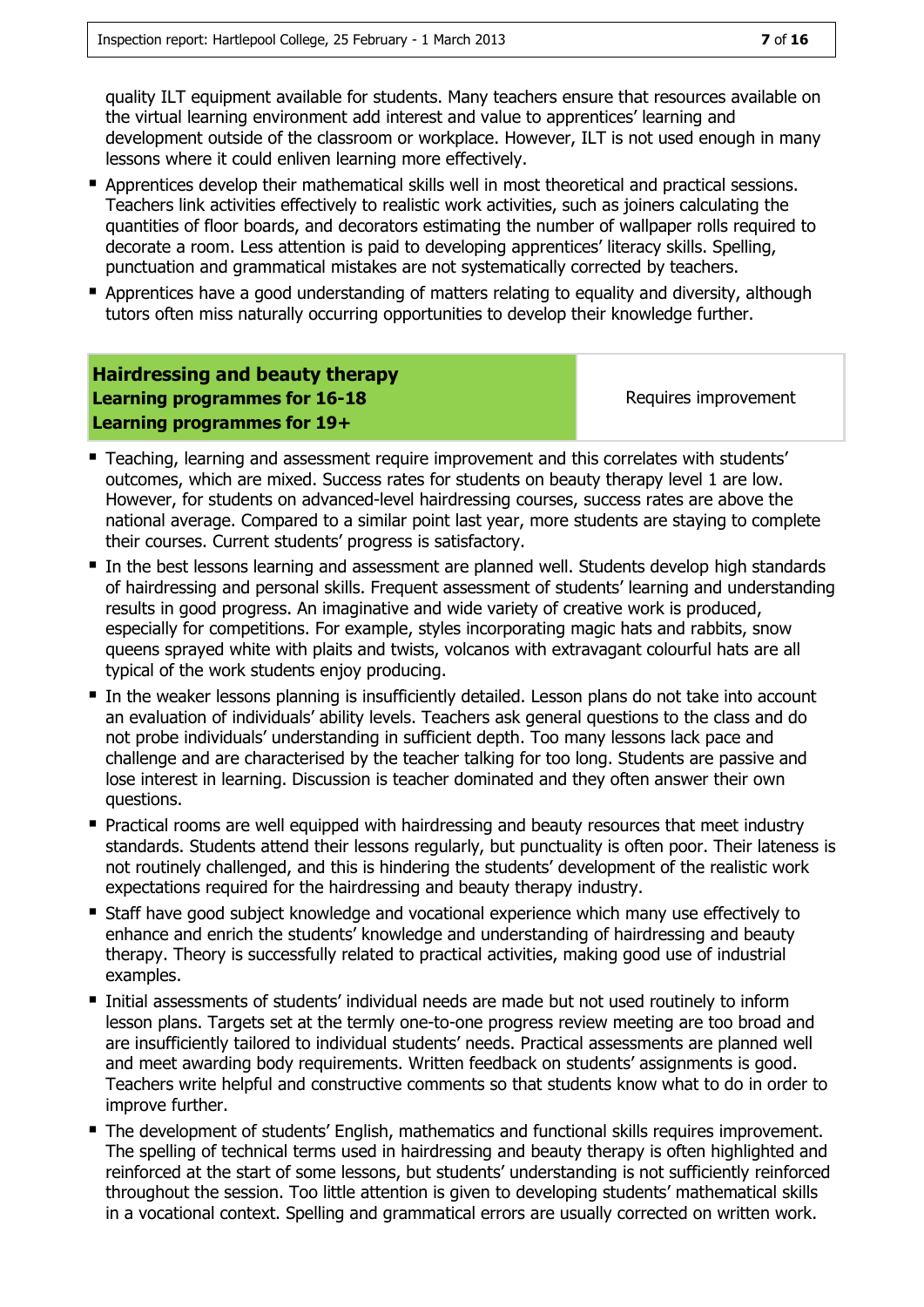**Equality and diversity matters are not promoted consistently to ensure that all students have a** detailed understanding of aspects relevant to their chosen vocation. For example, most students have a reasonable understanding of equality and diversity, but many cannot relate the relevance to the vocational context within hairdressing and beauty therapy.

#### **Public services, leisure, travel and tourism Learning programmes for 16-18 Learning programmes for 19+**

Requires improvement

- **Teaching, learning and assessment require improvement and this is reflected in the variable** outcomes for students. There were significant improvements in success rates on several qualifications in 2011/12 but rates on many courses fell to below national averages. Too few students achieve high grades except on advanced-level sports courses.
- Recent initiatives, including enhanced diagnostic assessment, a centralised monitoring system, a standardised marking system and a strong focus on developing students' literacy skills, have been introduced. As a result more students are making good progress and staying to complete their courses. However, the impact of the college's recent actions is limited because attendance is extremely low in a significant number of classes and this is not yet being sufficiently addressed.
- In the better lessons, knowledgeable teachers share their own experiences to enrich learning and to build positive relationships that motivate and inspire students. They use a variety of activities to ensure students are actively engaged and eager to learn. Skilful questioning probes and challenges learning and students benefit from real life examples to underpin theory. In one lesson, David Beckham was used effectively to illustrate the concept of subjective poverty and this led to a lively debate in which students confidently expressed their own views around wealth and fame.
- In the weaker lessons, the pace is slow, too focused on teaching and not enough on what students are learning. Activities are unimaginative and do not provide opportunities for students to work collaboratively. In these lessons students are passive and learning is slow. Teachers' questioning techniques fail to challenge students to think of the answers for themselves and checks on learning are too infrequent. Opportunities to stretch the more-able students are not fully exploited.
- **Standards of work are variable and require improvement. In the better lessons, students work** attentively and produce high-quality work that shows a good level of knowledge and understanding. Students in public services demonstrated high-level analytical skills in interpreting levels of poverty, and in sport, students showed good evaluative skills following a practical lesson. However, in too many lessons, students produce work of a standard that is at or below their level of study.
- Assessment of marked work is good. Teachers set regular coursework and students benefit from detailed feedback on ways to improve. However, target-setting for students requires improvement because teachers' expectations are often too low. Targets are often insufficiently aspirational to motivate students to do their best and reach their full potential.
- The recently introduced strategy to develop students' literacy skills in sport and public services is a model of good practice. This work is underpinned by a literacy specialist who supports teachers to improve their own skills and be more aware of how to embed literacy in the curriculum. The strategy is beginning to have a positive impact on students' work: they are becoming more confident in the use of connectives to build up sentences and in the use of dictionaries to check spelling and to develop their reading skills.
- The use of ILT is effective in many lessons. Students make innovative use of mobile phones to support learning, for example in research, collecting photographic evidence and when videoing practical performances. Lessons are taught in high-quality accommodation which students appreciate greatly.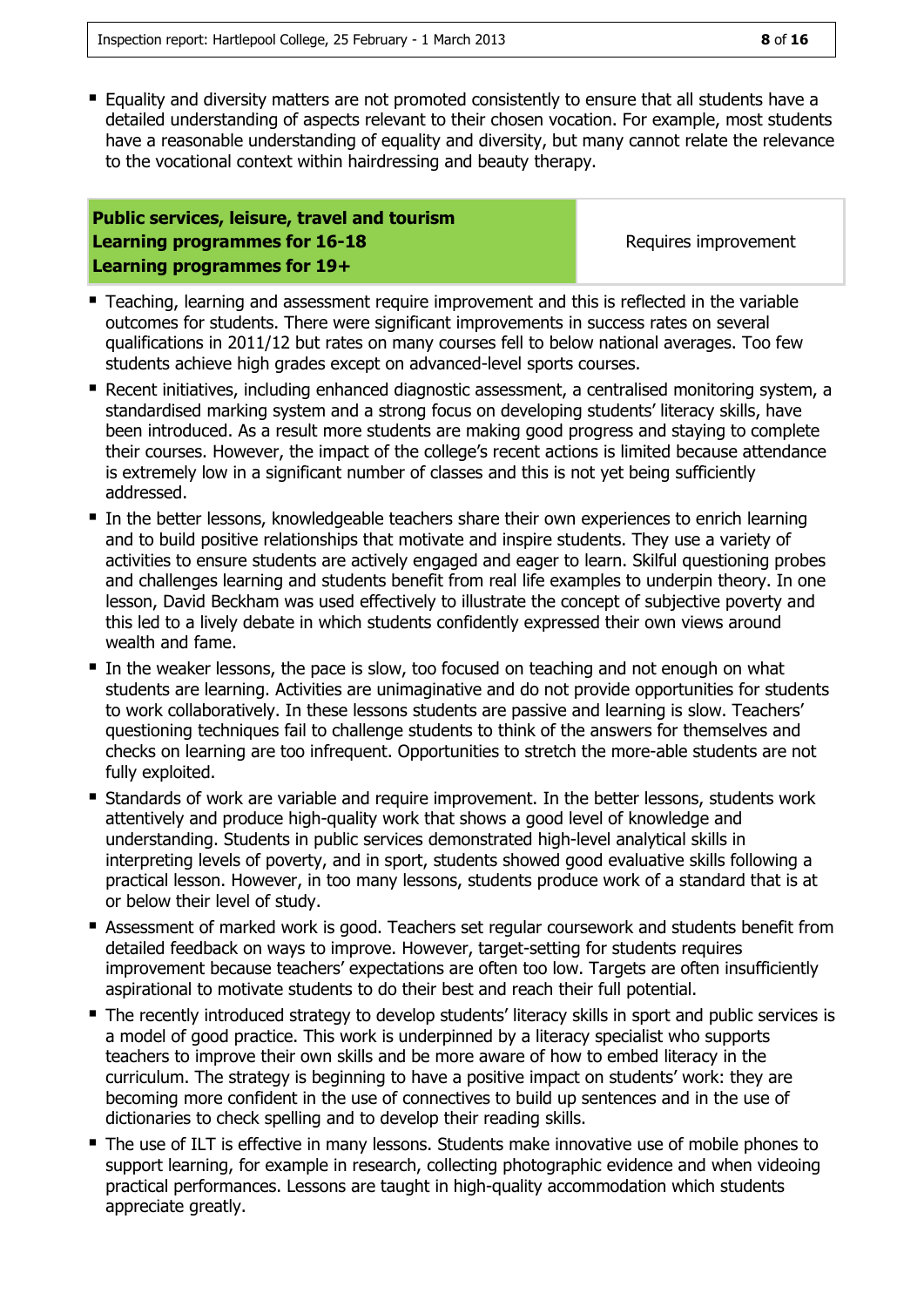- **Students value the effective advice and guidance from teachers and benefit from study** workshops to help them keep up to date with work. Students in receipt of additional learning support receive effective in-class support. However, there is no clear strategy to reduce the level of support required as students progress and become more independent learners.
- Students speak positively about the wide range of course enhancement opportunities. The Hartlepool Sporting Association provides students with valuable volunteering opportunities to enhance their employability skills. Close partnerships with the armed forces have provided opportunities for skills development on public services. Additional qualifications in stewarding resulted in many students gaining experience as 'Games Makers' at the Olympic Games.
- There is a highly respectful culture and staff and students work well together to maintain this. Equality and diversity are promoted well. In one lesson, case studies were used to highlight barriers to participation in sport by minority groups. The college has been successful in recruiting more females to sport and public services through the use of role models and positive marketing. However, gaps in achievement remain between different groups of students, for example, males taking sports courses underachieve.

#### **Literacy**

#### **Learning programmes for 16-18 Learning programmes for 19+**

Inadequate

- Teaching, learning and assessment are inadequate, which correlates with the poor outcomes for students taking functional skills qualifications and the low proportion of high grades of A\* to C at GCSE. Many lessons lack clear learning aims and the standard of students' work does not meet the requirements of their qualification. Poor attendance and punctuality affects the learning of significant numbers of students.
- In a minority of lessons students benefit from inspirational teachers who motivate them to develop high levels of English skills. There is emerging good practice in the college, but this is not yet widely shared to improve students' English skills.
- **Planning for learning and assessment activities is mostly weak and does not inspire, challenge** and motivate students to be involved in their learning. In a few lessons, teachers make effective and imaginative use of ILT to encourage students to explore and practise their use of English. However, the use of technology to engage and interest students is insufficient.
- Assessment methods lack rigour in many lessons. Checks on individual learning are often too infrequent. Students do not receive regular feedback to identify how well they are progressing and what they need to do to improve. The marking of work is not always constructive or corrected for misspelt words, sentence structure, or the use of capitals. In the few better lessons, students are encouraged to think for themselves through self-reflection and informal peer assessment. In one lesson, the teacher used the 'Dragon's Den' theme very effectively to embed functional skills.
- Additional learning support for English skills' development outside of the classroom is good. Students are encouraged successfully to develop effective strategies for use in their vocational coursework. The use of additional learning support in lessons is often effective, encouraging students to develop a range of strategies to further develop their reading and writing skills. However, the deployment and management of additional learning support staff on a few courses are less effective and hinders students' learning and development. This is the case where additional learning support staff speak or interact directly with the teacher instead of the student.
- Initial assessment is not always used effectively to plan for the needs of individual students or to identify appropriate targets. Progress reviews are detailed and refer to the learning targets that have been set. However, targets are too vague and often insufficiently tailored to meet individual students' needs and this lessens the impact of the review process on students' progress in developing their use of English.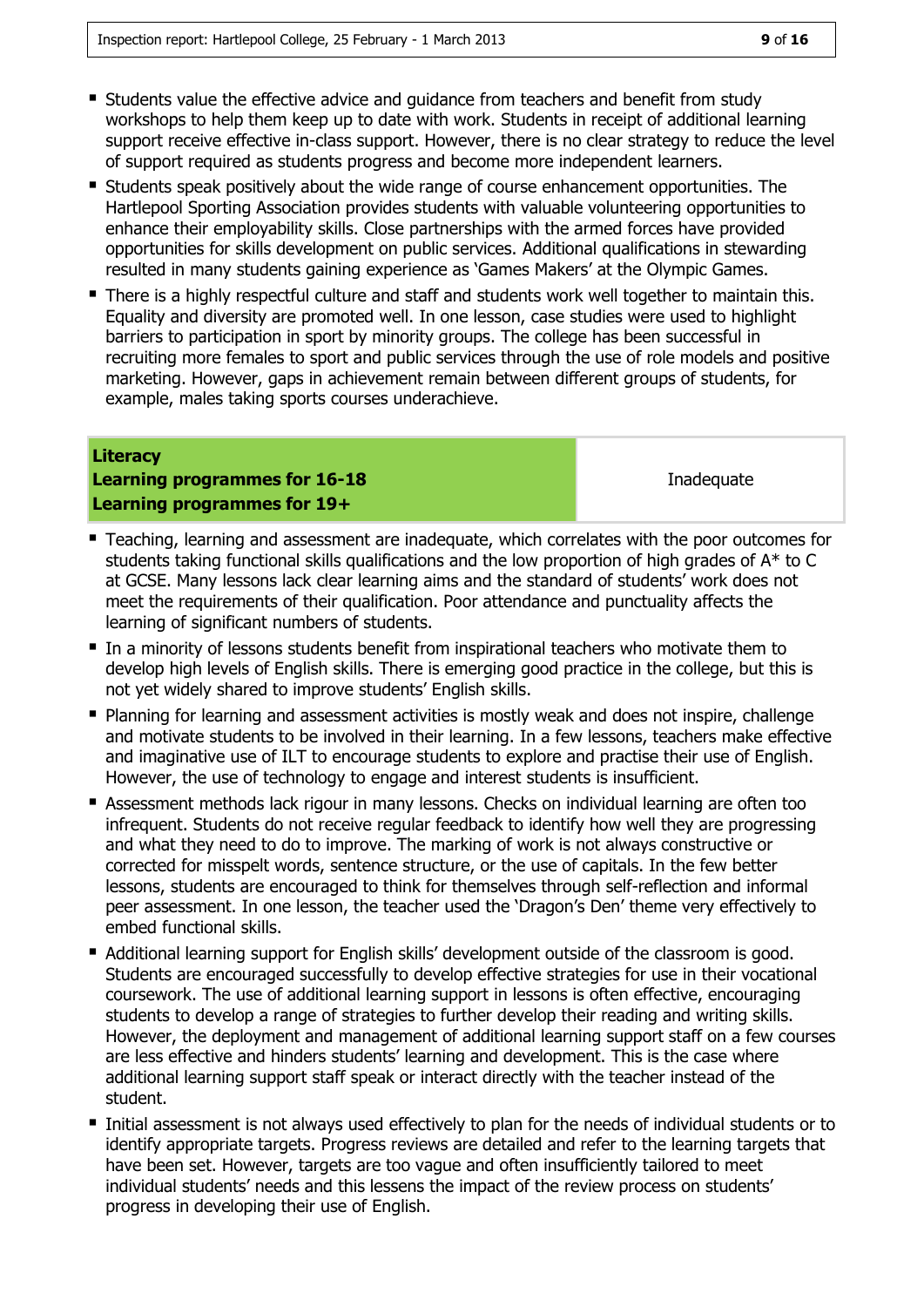- Many teaching staff do not exploit opportunities in lessons to explain or reinforce the importance of English skills in a vocational context or their significance when securing employment. Good practice does exist, for example in public services and in sport, where the importance of developing students' literacy skills both within and out of lessons is given high priority. However, this practice is not yet sufficiently widespread. Teachers do not routinely correct students' written work and too little attention is given to developing oracy skills.
- In the majority of GCSE English and functional skills literacy classes, the promotion of equality and diversity is inadequate. Teachers keep detailed written profiles of individual students but these are not used systematically to inform lesson planning, the deployment of resources or assessment practices to ensure students' different levels of ability are met. Resources used in many lessons do not reflect diversity, and issues regarding racism are not effectively defused.

#### **The effectiveness of leadership and management** | Requires improvement

- **E** Leadership and management require improvement. The strategic plan is aspirational and closely aligned with the needs of the town and its environs. The mission states a vision for excellence. The new college with its open and professional business environment is designed to inspire learners, staff and the local community. The operational plan articulates clearly the college's strategic aims to meet local needs. However, many plans, including the literacy and numeracy strategy, lack sufficient detail and coherency, and do not contain interim measurements of success. Monitoring of action plans is frequent but there is insufficient focus given to evaluating the impact.
- The principal has steered the college through a period of considerable change, including relocation to a new building, overcoming a significant financial deficit, implementing a revised management structure and revising the curriculum to meet the needs of the strategic plan. During this period college managers and governors accept that they did not focus sufficiently on improving teaching, learning and assessment. As a result students' success rates declined from previously high levels to below national averages in most subject areas. The principal, senior team, governors and managers share a clear view that they now need to focus on improving teaching, learning and students' outcomes as a matter of urgency.
- There are many actions in place to secure the improvements needed. Individual teacher underperformance is being tackled through focused support and mentoring, including peer support. These activities are fully understood and valued by staff, and are having an impact on increasing the proportions of good and better teaching. However, recognition of the strengths and areas that still require improvement are not identified with sufficient clarity to enable full evaluation of the effectiveness of the actions already implemented and what still needs to be done. Good practice is shared informally across many areas of the college, but mechanisms to systematically identify and share good practice are not sufficiently established.
- Assessment of performance strives to be honest and accurate. However, grades in the selfassessment report for the key aspects in 2011/12 were generous and were not underpinned by sufficient evidence. Quality assurance processes, including that for self-assessment, have since been revised. However, the evidence to support reported outcomes in curriculum areas is insufficiently checked or challenged by senior managers.
- Governance is strong and supportive. Governors use their good range of skills and knowledge to challenge the college effectively. Managers provide governors with adequate information to monitor college performance. Governors' rigorous investigation into the recent decline in success rates has resulted in very close and frequent monitoring of progress to ensure improvements in performance are secure and sustainable.
- The college is highly responsive to the needs of the local community. Around one quarter of the college's provision is in apprenticeships and workplace learning for adults. Management of this provision is good. Detailed analysis of local and national market needs, and significant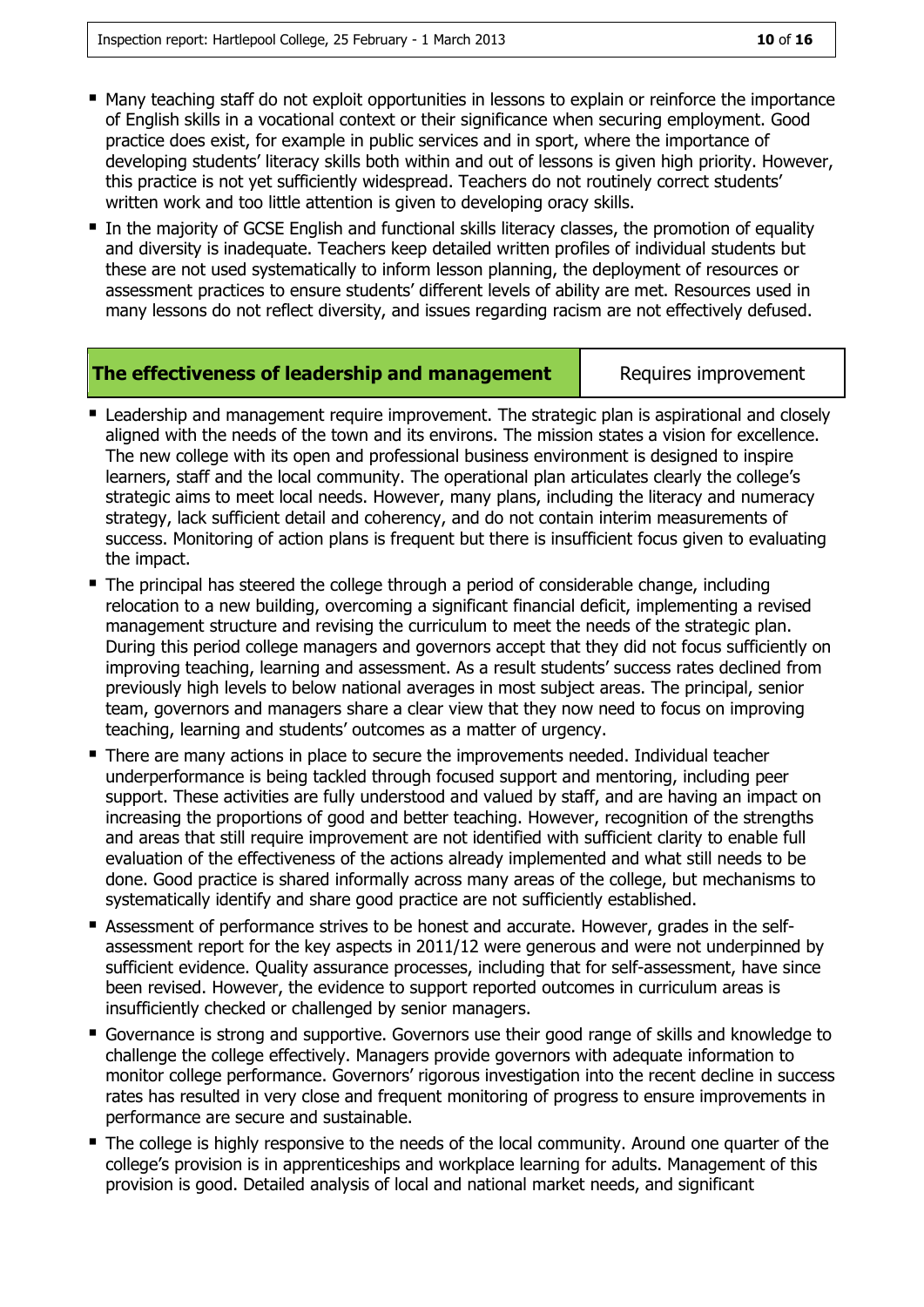investment, have resulted in revisions to the curriculum to include innovative aeronautical engineering and environmental technology courses being offered.

- The college is an approved provider for five National Skills' Academies and is the regional Centre for Environmental Technologies. Partnerships with employers and local groups, such as Hartlepool Sporting Association, are strong and productive and benefit students. For example, the college trained and supported over 360 unemployed people to secure employment with prestigious employers such as Husqvarna and Barbour in 2012.
- Arrangements for students to have their say about their course and the college are effective and the principal is an active part of the process. The senior team encourage and respond positively to complaints, using these as an opportunity to improve.
- Arrangements for managing and promoting equality and diversity require improvement. The college provides a warm and welcoming environment to all, including members of the local community who are encouraged to use the college's 'Flagship' restaurant, coffee bar, hairdressing and beauty salons and other facilities. The college's 'Respect' agenda is promoted effectively through a calendar of events designed to increase learners' tolerance and respect for individual differences. However, there is too much variability in the way in which teachers promote equality and diversity themes and respond to the different abilities of individual learners in their planning of lessons.
- The college meets its statutory requirements for the safeguarding of students and has appropriate links with relevant referral agencies. There are appropriate recruitment and vetting processes for staff and governors. Training is appropriate and one governor has responsibility for monitoring the effectiveness of the college procedures.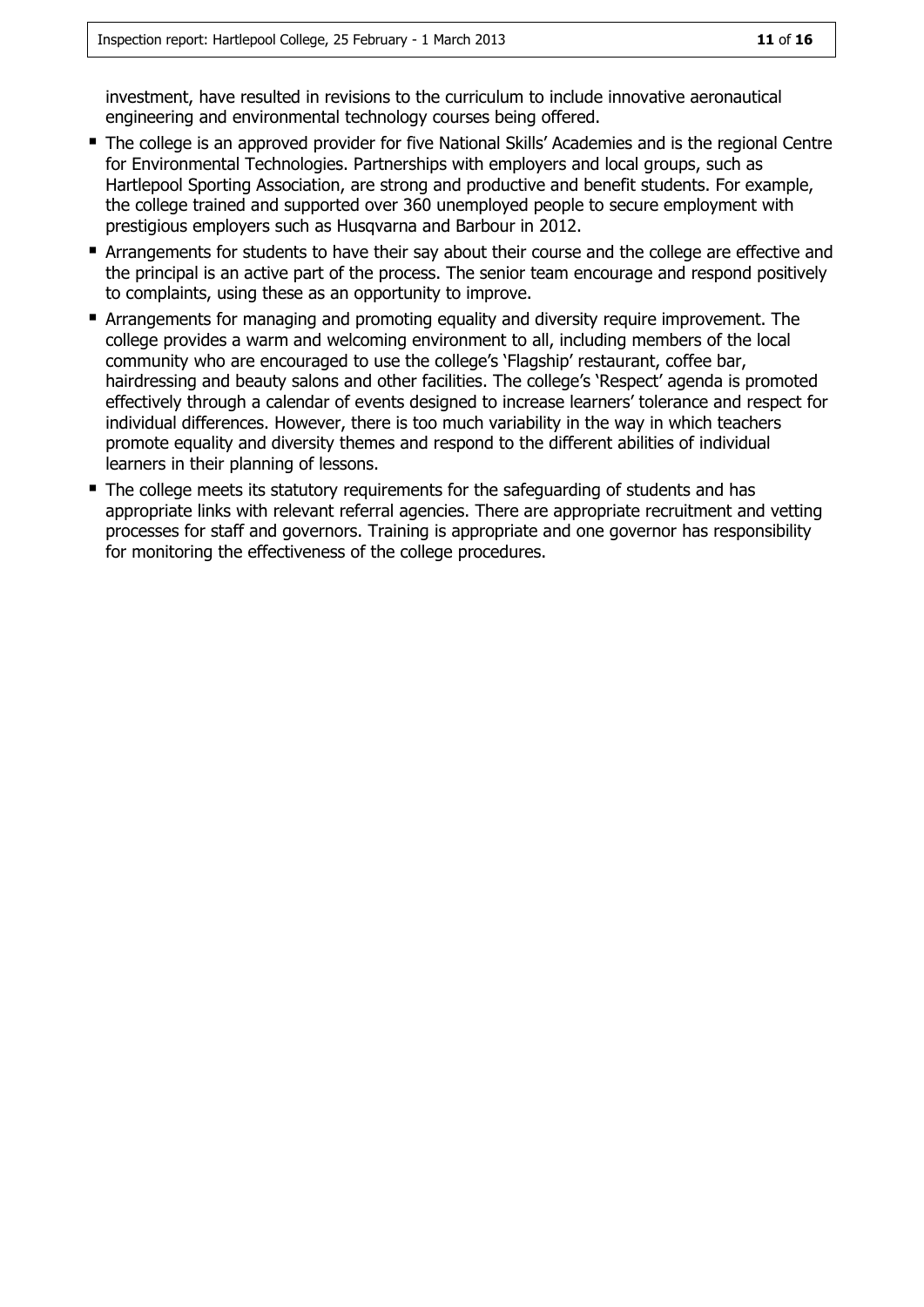# **Record of Main Findings (RMF)**

| <b>Hartlepool College</b>                                                                                                           |         |                              |                                 |                 |                                  |
|-------------------------------------------------------------------------------------------------------------------------------------|---------|------------------------------|---------------------------------|-----------------|----------------------------------|
| Inspection grades are based on a college's<br>performance:<br>1: Outstanding<br>2: Good<br>3: Requires improvement<br>4: Inadequate | Dverall | 16-18 Learning<br>programmes | Learning<br>programmes<br>$19+$ | Apprenticeships | based<br>Other work-<br>learning |
|                                                                                                                                     |         |                              |                                 |                 |                                  |
| <b>Overall effectiveness</b>                                                                                                        | 3       | 3                            | 3                               | $\overline{2}$  | $\overline{2}$                   |
| <b>Outcomes for learners</b>                                                                                                        | 4       | $\overline{4}$               | $\overline{4}$                  | $\overline{2}$  | $\overline{2}$                   |
| The quality of teaching, learning and assessment                                                                                    |         | 3                            | 3                               | $\overline{2}$  | 2                                |
| The effectiveness of leadership and management                                                                                      |         | 3                            | 3                               | 2               | 2                                |

| Subject areas graded for the quality of teaching, learning and<br>assessment | Grade        |
|------------------------------------------------------------------------------|--------------|
| Engineering and manufacturing technologies: class-based learning             | 3            |
| <b>Engineering and manufacturing technologies: apprenticeships</b>           | $\mathbf{2}$ |
| <b>Construction and building services: apprenticeships</b>                   | $\mathbf{2}$ |
| Hairdressing and beauty therapy: college-based learning                      | 3            |
| Public services, leisure, travel and tourism: college-based learning         | 3            |
| Literacy: college-based learning                                             | 4            |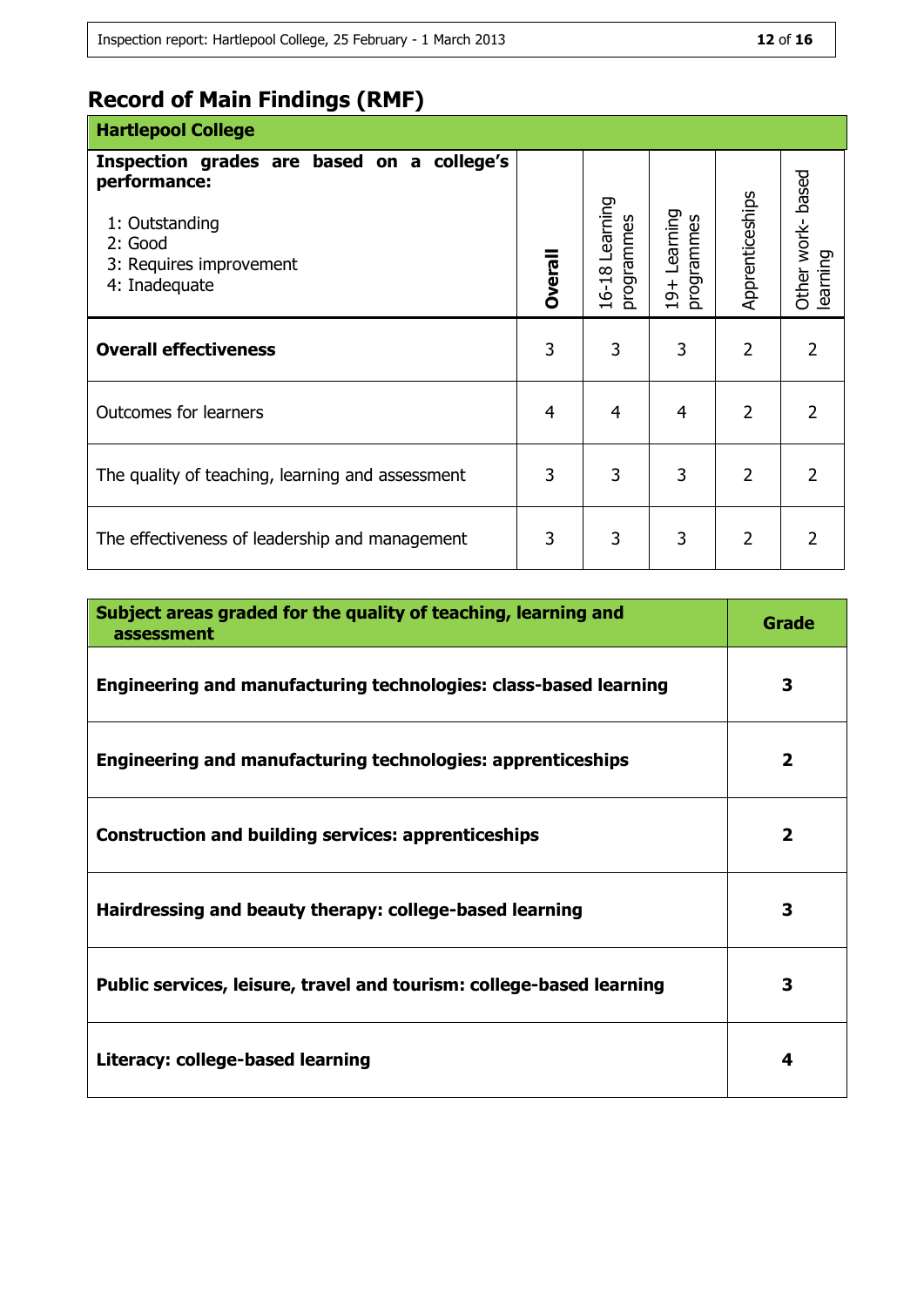# **College details**

| <b>Hartlepool College</b>                                                            |                                   |  |  |  |
|--------------------------------------------------------------------------------------|-----------------------------------|--|--|--|
| <b>Type of college</b>                                                               | General further education college |  |  |  |
| <b>Age range of learners</b>                                                         | $16+$                             |  |  |  |
| <b>Approximate number of</b><br>all learners over the previous<br>full contract year | Full-time: 1,439                  |  |  |  |
|                                                                                      | Part-time: 3,357                  |  |  |  |
| <b>Principal/CEO</b>                                                                 | Michael Bretherick                |  |  |  |
| <b>Date of previous inspection</b>                                                   | November 2009                     |  |  |  |
| <b>Website address</b>                                                               | www.hartlepoolfe.ac.uk            |  |  |  |

| College information at the time of the inspection              |                                                    |           |            |                 |          |       |                      |              |  |
|----------------------------------------------------------------|----------------------------------------------------|-----------|------------|-----------------|----------|-------|----------------------|--------------|--|
| <b>Main course or learning</b><br>programme level              | Level 1 or<br>below                                |           | Level 2    |                 | Level 3  |       | Level 4<br>and above |              |  |
| <b>Total number of learners</b><br>(excluding apprenticeships) | $16 - 18$                                          | $19+$     | $16 - 18$  | $19+$           | $16-18$  | $19+$ | $16 - 18$            | $19+$        |  |
| <b>Full-time</b>                                               | 214                                                | 28        | 358        | 42              | 566      | 131   | $\Omega$             | $\mathbf{0}$ |  |
| <b>Part-time</b>                                               | 316                                                | 1,140     | 767        | 798             | 226      | 226   | $\Omega$             | 70           |  |
|                                                                |                                                    |           |            |                 |          |       |                      |              |  |
| <b>Number of apprentices by</b>                                | <b>Intermediate</b>                                |           |            | <b>Advanced</b> |          |       | <b>Higher</b>        |              |  |
| <b>Apprenticeship level and age</b>                            | $16 - 18$<br>$19+$                                 |           |            | $16 - 18$       | $19+$    |       | $16-18$              |              |  |
|                                                                | 212                                                |           | 127<br>244 |                 | 199<br>0 |       |                      | $\mathbf{0}$ |  |
|                                                                |                                                    |           |            |                 |          |       |                      |              |  |
| <b>Number of learners aged 14-16</b>                           | 59                                                 |           |            |                 |          |       |                      |              |  |
| <b>Number of community learners</b>                            | 339                                                |           |            |                 |          |       |                      |              |  |
| 856<br><b>Number of employability learners</b>                 |                                                    |           |            |                 |          |       |                      |              |  |
| <b>Funding received from</b>                                   | Education Funding Agency and Skills Funding Agency |           |            |                 |          |       |                      |              |  |
| At the time of inspection the                                  | ■<br>Catcote School                                |           |            |                 |          |       |                      |              |  |
| provider contracts with the<br>following main subcontractors:  | п<br><b>Fine Organics</b>                          |           |            |                 |          |       |                      |              |  |
|                                                                | п                                                  | Studio 47 |            |                 |          |       |                      |              |  |
|                                                                |                                                    |           |            |                 |          |       |                      |              |  |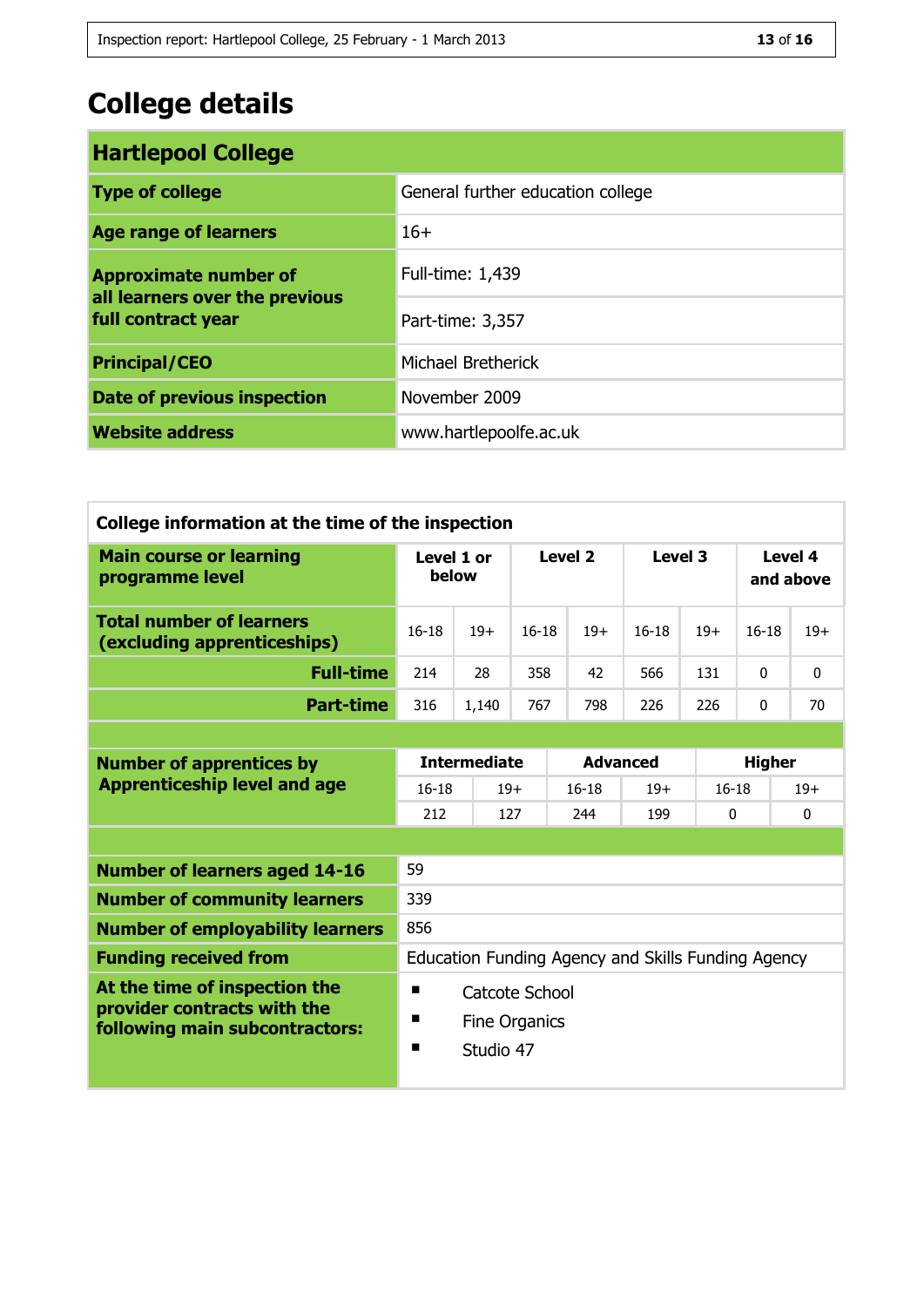### **Additional socio-economic information**

Hartlepool College is a medium-sized further education college situated in the Tees Valley in the north-east of England. The college has one main site located in the centre of the town. The area is one of high social and economic deprivation. Many students come from wards that are among the most deprived in England. Unemployment is high and much higher than both regional and national levels. Levels of literacy and numeracy are poor for all ages.

# **Information about this inspection**

Lead inspector **Lead inspector** Josephine Nowacki HMI

Three of Her Majesty's Inspectors (HMI) and six additional inspectors, assisted by the assistant principal as nominee, carried out the inspection with short notice. Inspectors took account of the college's most recent self-assessment report and development plans, and the previous inspection report. Inspectors also used data on learners' achievements over the last three years to help them make judgements. Inspectors used group and individual interviews, telephone calls and online questionnaires to gather the views of learners and employers; these views are reflected throughout the report. They observed learning sessions, assessments and progress reviews. The inspection took into account all of the provision at the provider. Inspectors looked at the quality of teaching, learning and assessment across all of the provision and graded the sector subject areas listed in the report above.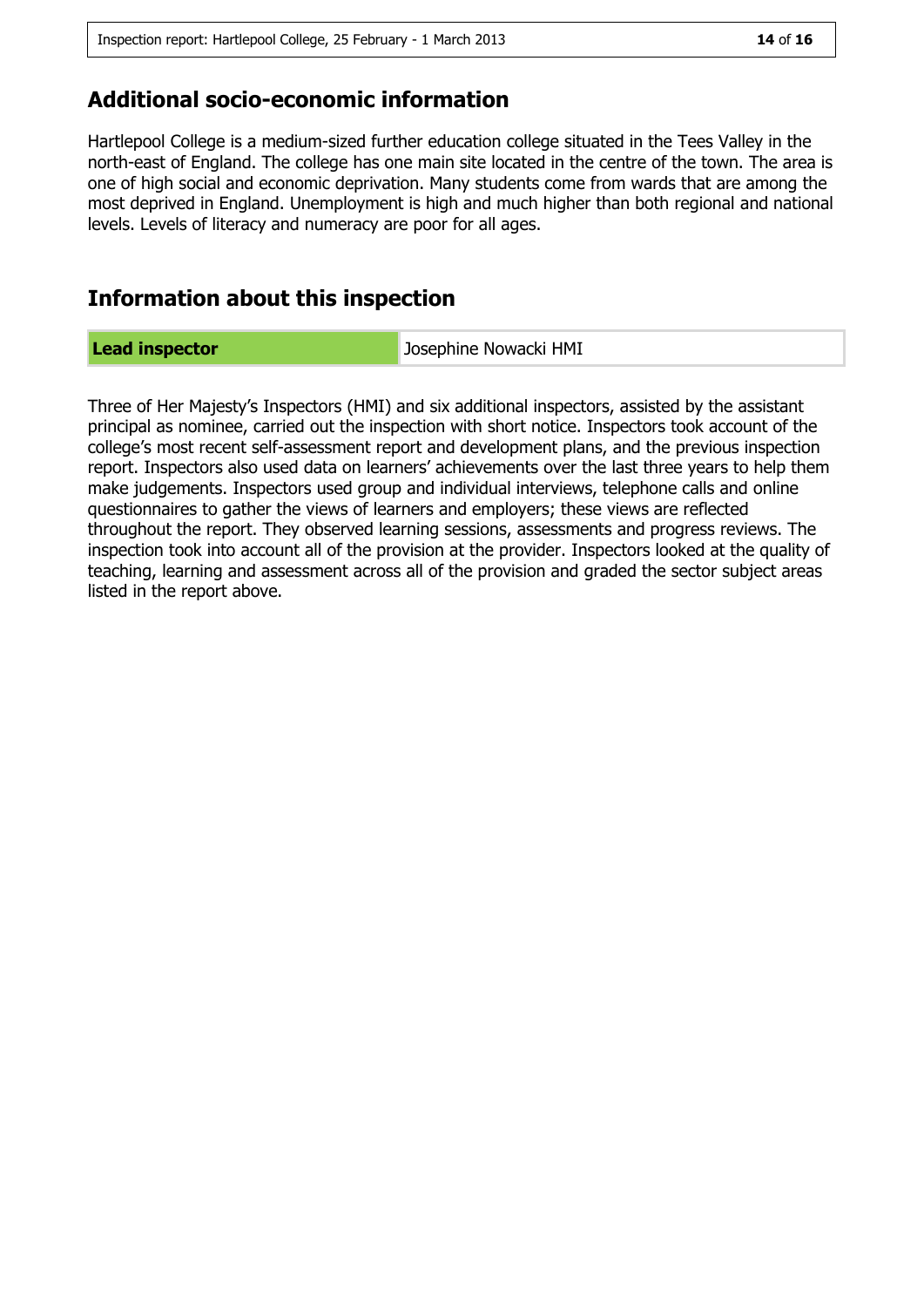# **What inspection judgements mean**

| Grade   | <b>Judgement</b>     |
|---------|----------------------|
| Grade 1 | Outstanding          |
| Grade 2 | Good                 |
| Grade 3 | Requires improvement |
| Grade 4 | Inadequate           |

Detailed grade characteristics can be viewed in the Handbook for the inspection of further education and skills 2012, Part 2:

http://www.ofsted.gov.uk/resources/handbook-for-inspection-of-further-education-and-skillsseptember-2012

Any complaints about the inspection or the report should be made following the procedures set out in the guidance 'Raising concerns and making complaints about Ofsted', which is available from Ofsted's website: www.ofsted.gov.uk If you would like Ofsted to send you a copy of the guidance, please telephone 0300 123 4234, or email enquiries@ofsted.gov.uk.



Learner View is a new website where learners can tell Ofsted what they think about their college or provider. They can also see what other learners think about them too.

To find out more go to [www.learnerview.ofsted.gov.uk](http://www.learnerview.ofsted.gov.uk/) or if you have any questions about Learner View please email Ofsted at: [learnerview@ofsted.gov.uk](mailto:learnerview@ofsted.gov.uk)